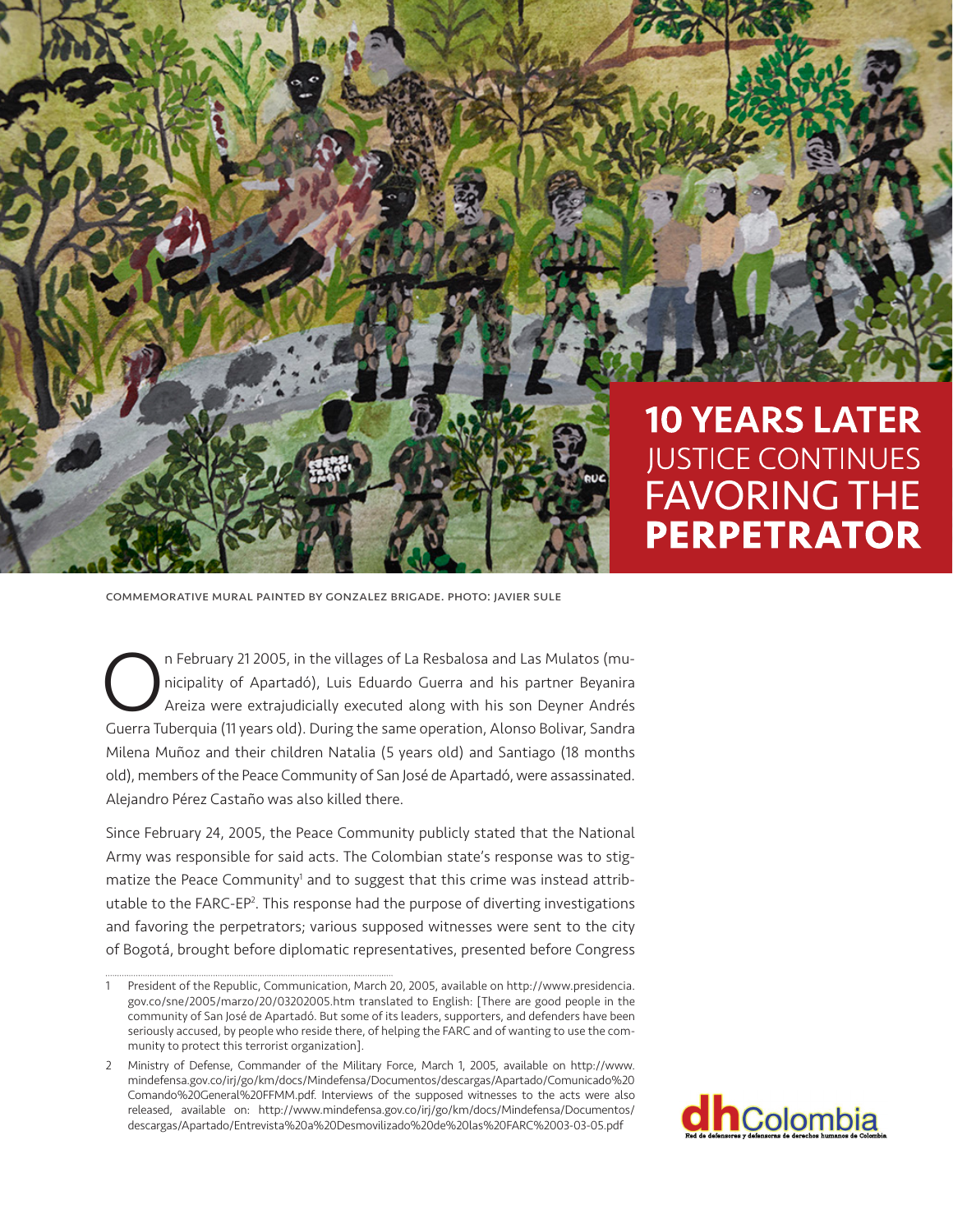

pilgrimage to the "vereda la resbalosa". photo: javier sule

and the Attorney General's office, welcomed into the Ministry of the Interior's protection programs<sup>3</sup>, and paid with paramilitary resources<sup>4</sup>.

Investigations carried out up until today by the Office of the Attorney General have sought to determine the partial responsibility of the material actors, broadening the connection and definition of the responsibility of the commanders of the state forces and of the paramilitary structure. Additionally, determination of the context and antecedents of the crimes have been omitted, infringing the realization of the duty to carry out a comprehensive investigation.

Over the years, it has been established that in the

development of a criminal plan, Operation *Fénix* was ordered by the 17th Brigade and complemented by the Mission *Táctica Feroz*, which was devised and planned by the Commander of the Caribbean Joint Command, General Mario Montoya Uribe. In setting up Operation *Fénix*, various troops were made available, centralizing command at the Vélez Battalion and the Anti-Guerilla Battalion No. 33 of Cacique Lutaima, amounting to approximately 270 available men. On the part of paramilitaries, more than 80 men from the *Héroes de Tolova* Front participated.

Today it has been unequivocally established that military and paramilitaries spent various nights together; that they installed integrated patrols (a military, a paramilitary); that during the massacre the troops were supplied on the ground, affording the conclusion that the commanders knew of their troops exact location; that security keys to the communication radios were lifted permitting communications between the military and paramilitaries; and that the operating schemes<sup>5</sup> of the Brigade had been altered ahead of time.

Up to now, 29 rank and file paramilitaries have been the subject of prosecution and conviction (having benefited under the Justice and Peace law), and five members of the National Army (4 lower ranked officials and 1 sub-official) have been convicted. Within the framework of the ongoing proceedings, two Generals and three Colonels have been linked to the investigations. This means that quantitatively speak-

**10 YEARS LATER IUSTICE CONTINUES FAVORING THE PERPETRATOR** 

<sup>3</sup> Office of the Attorney General, Statement by Apolinar Guerra George, June 26, 2009, located at 2138, Cuaderno 23, folio 254.

<sup>4</sup> Office of the Inspector General, Statement by Hever Veloza García, May 22 2008, located at 009- 171963-08

<sup>5</sup> Documents from the National Army that permit the establishment, in real time, of the position of the troops that participate in a military operation, the chain of command and their position.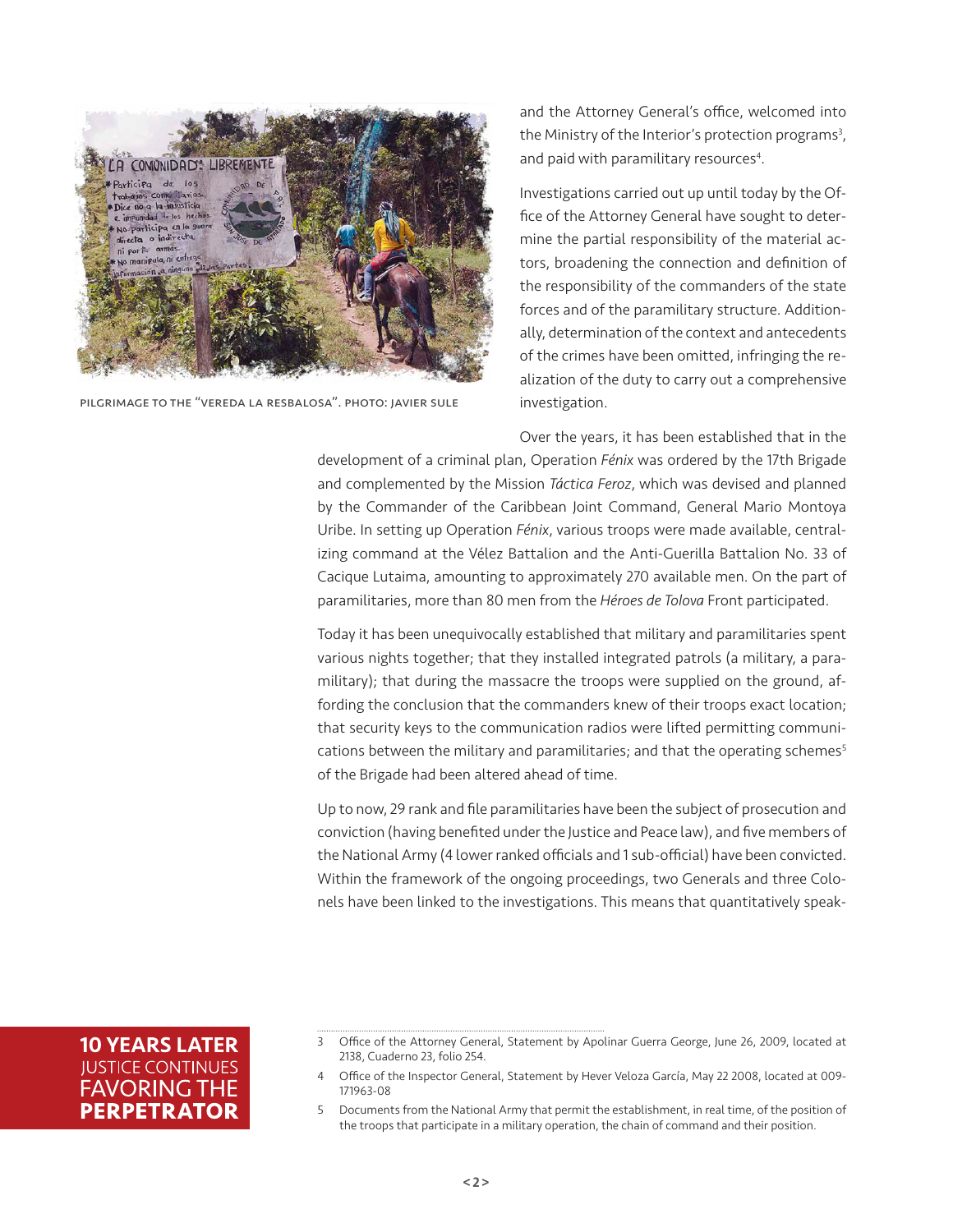ing, the actions of the justice system reached only 11% of those who participated in these criminal acts.

The lack of knowledge portrayed by the Attorney General with respect to a victim's right to effective recourse is highly worrying<sup>6</sup>. Since July 2008, evidences were gathered in order to establish the liability of the Commander and the Commander-in-Chief of the 17th Brigade<sup>7</sup>. Only five years later, in April 2013, Generals Héctor Jaime Fandiño and Gabriel Jaime Zapata were linked as co-authors of these crimes, one month later they were indicted<sup>8</sup>. Despite legal provisions, more than 660 days have passed where the National Unit for Human Rights has neglected to define the situation and to advance the investigation.

Coronels José Orlando Acosta Celis<sup>9</sup>, José Fernando Castro<sup>10</sup> y Néstor Iván Duque<sup>11</sup>, are connected to the investigations since September 2009, their legal status being resolved in January 2010. Since then, the Attorney General discontinued investigating their liability, despite the existence of clear legal grounds<sup>12</sup> to do so.

Since May 2008, an inquiry was sought to connect and indict Diego Fernando Murillo "alias don Berna", the

- 10 E2 Commander of the 17th Brigade, at the time of incident had under his charge the operational and informant guidelines and was responsible to turn in "Ratón" and "Jonas", members of the *Heroes de Tolova* Front.
- 11 Commander of the Bejarano Muñoz Battalion, assigned to the 17th Brigade of the National Army, was delegated command of Operation Fénix, during which the crimes were executed.

Commander of the *Héroes de Tolova* Front, which was received by the Office of the Attorney General. Seven years later, it has still not been completed, under the argument that he is under threat, that he is waiting for state protection, and that he does not believe he has trustworthy counsel to be able to respond to the justice system.

The victims' representatives have also demanded the investigation of those who hid the truth in exchange for remunerations, contributing to the deviation of investigations. In particular, they demanded responsibility for the false testimony of Maritza Gómez Monroy, Elkin Tuberquia Tuberquia, Carlos Alberto García Cuadrado and Apolinar Guerra George, who received compensation of resources from the officials of the National Army, with money sent by paramilitary commanders. Despite having certified the copies to investigate them since November 2008, this process has also been paralyzed, favoring the perpetrators.

The Office of the Inspector General has also affected the right to due process and to conduct investigation without unjustified delays. In October 2012, the Criminal Chamber of the Supreme Court of Justice transferred the case so that an opinion be rendered with respect to proceedings for the extraordinary remedy of cassation, criticizing the acquittal of Lieutenant Colonel Orlando Espinosa Beltrán<sup>13</sup> and Major José Fernando Castaño López. Despite having a window of only 20 days, the opinion has delayed 840 days, completely obstructing the administration of the justice system.

In light of the repeated failure to act by the Office of the Inspector General, on February 18, 2015, a writ of protection (*tutela*) was filed against it before the Civil Chamber of the Supreme Court of Justice, which referred it the next day to the Criminal Chamber of the Superior Tribunal of Bogota. Meanwhile, on March 3, 2015, the Tribunal referred it to the Civil Chamber, and

<sup>6</sup> Articles 8 and 25 of the American Convention on Human Rights

<sup>7</sup> Office of the Attorney General, National Unit on Human Rights, cuaderno 17, folio 182.

<sup>8</sup> Article 354 of the law 600 of 2000 (Code of Criminal Procedure): *"If the syndicate is not deprived of their liberty, the window to resolve the legal situation will be ten (10) calendar days starting with the indictments or declaration of absence, the Attorney General or its delegate will apply the same window and terms, provided that there were five (5) or more apprehended and the capture of all took place on the same date."*

<sup>9</sup> E3 Commander of the 17th Brigade, at the time of incident, had under his charge logistics, operations and the location of troops, among which the preparation of the operation schemes that were altered starting on February 17, 2005.

<sup>12</sup> Article 329 of the law 600 of 2000 (Code of Criminal Procedure): *"Time period for the instruction. The judicial representative that has directed or carried out the previous investigation, if they were competent, will be the same one to open and advance the instruction, save if they were reassigned. The time period of instruction cannot exceed eighteen (18) months from the starting date. However, if it has to do with three (3) or more syndicates or crimes, the maximum term will be twenty-four (24) months. Once the term of instruction has expired, the only appropriate action will be the qualification."*

<sup>13</sup> The Commander of the Vélez Battalion, who exercised command over Captain Guillermo Armando Gordillo, who confessed his participation in the acts and the participation of Lieutenant Colonel Espinosa Beltrán in the planning of the crimes. Currently he is acting as the Human Development Official, Fourth Division of the National Army. Available on: http://www.ejercito.mil.co/ wap/index.php?idcategoria=90185